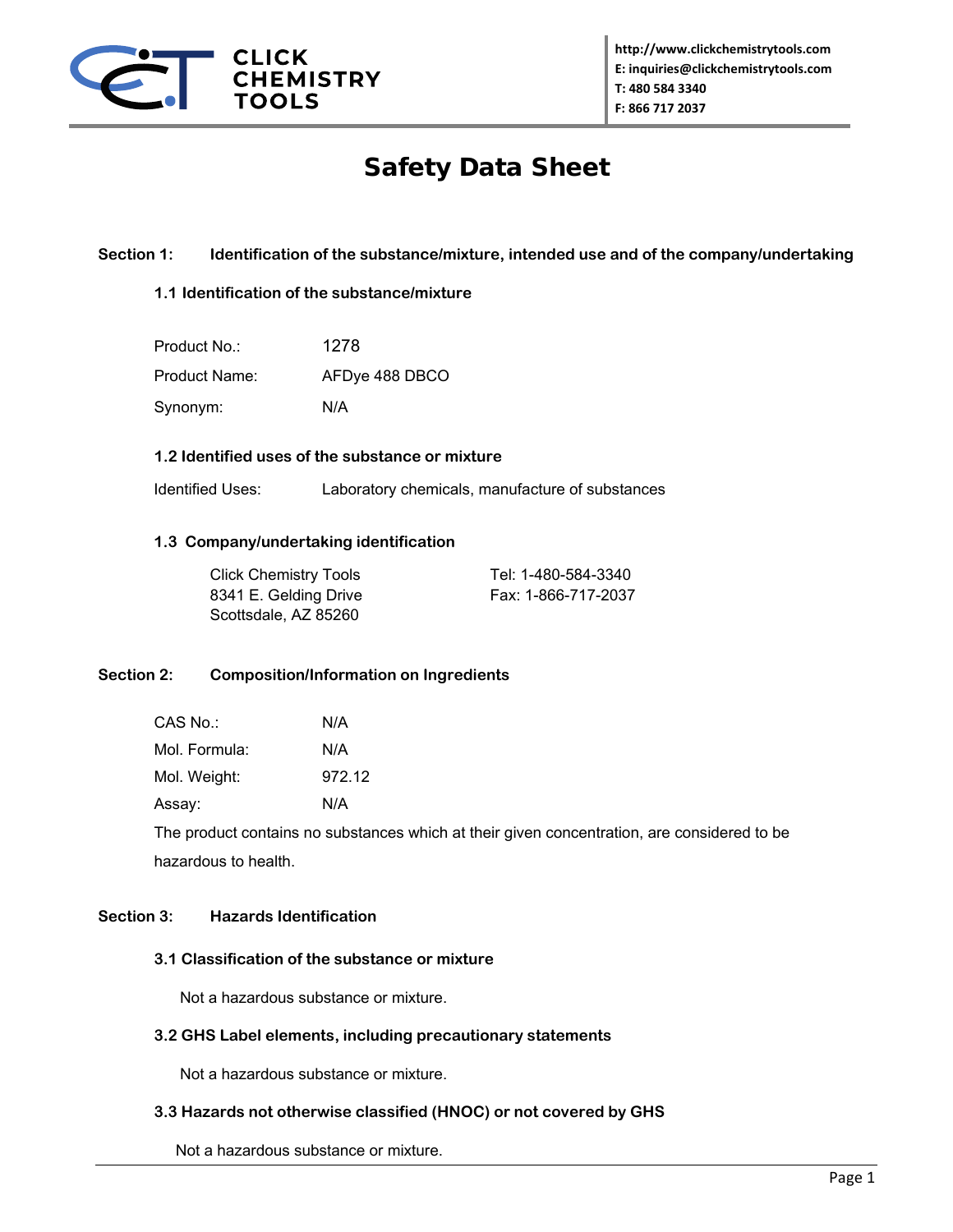# **Section 4: First-Aid Measures**

#### **4.1 Description of first aid measures**

#### **If inhaled**

 Not expected to be an inhalation hazard under anticipated conditions of normal use of this material. Consult a physician if necessary.

#### **In case of skin contact**

Rinse with plenty of water. Immediate medical attention is not required.

# **In case of eye contact**

Rinse cautiously with water for several minutes. Remove contact lenses, if present and easy to do.

# **If swallowed**

 Not expected to present a significant ingestion hazard under anticipated conditions of normal use. If you feel unwell, seek medical advice.

# **4.2 Indication of any immediate medical attention and special treatment needed**

Treat symptomatically.

# **4.3 Most important symptoms and effects, both acute and delayed**

Not Applicable

# **4.4 Indication of any immediate medical attention and special treatment needed**

None

# **Section 5: Fire Fighting Measures**

#### **5.1 Extinguishing media**

Water spray. Carbon dioxide (CO2). Foam. Dry chemical.

#### **5.2 Advice from firefighters**

Standard procedure for chemical fires.

#### **5.3 Further information**

No data available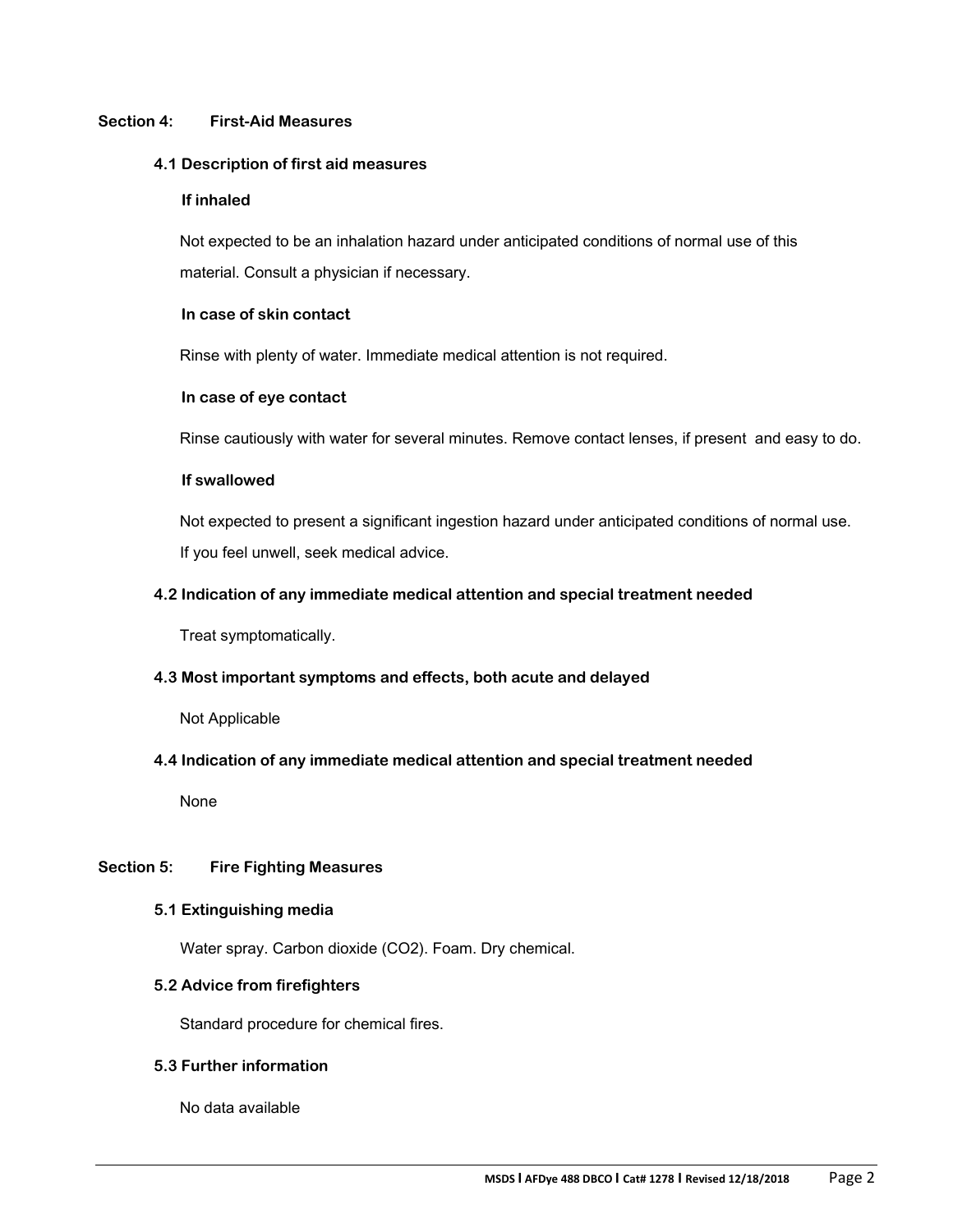#### **Section 6: Accidental Release Measures**

#### **6.1 Personal precautions, protective equipment and emergency procedures**

 Ensure adequate ventilation. Always wear recommended Personal Protective Equipment. Use personal protection equipment. See Section 8 for more detail.

#### **6.2 Environmental precautions**

No special environmental precautions required.

# **6.3 Methods and materials for containment and cleaning up**

Take up mechanically, placing in appropriate containers for disposal.

#### **6.4 Reference to other sections**

See Section 8 for additional information.

# **Section 7: Handling and Storage**

# **7.1 Precautions for safe handling**

 Always wear recommended Personal Protective Equipment. No special handling advices are necessary.

# **7.2 Conditions for safe storage, including any incompatibilities**

Keep in a dry, cool and well-ventilated place.

#### **7.3 Specific end use(s)**

For research use only.

# **Section 8: Exposure Controls/Personal Protection**

#### **8.1 Control parameters**

#### **Exposure Limits**

Contains no substances with occupational exposure limit values

#### **Engineering measures**

Ensure adequate ventilation, especially in confined areas

#### **8.2 Exposure controls**

# **Personal Protective Equipment**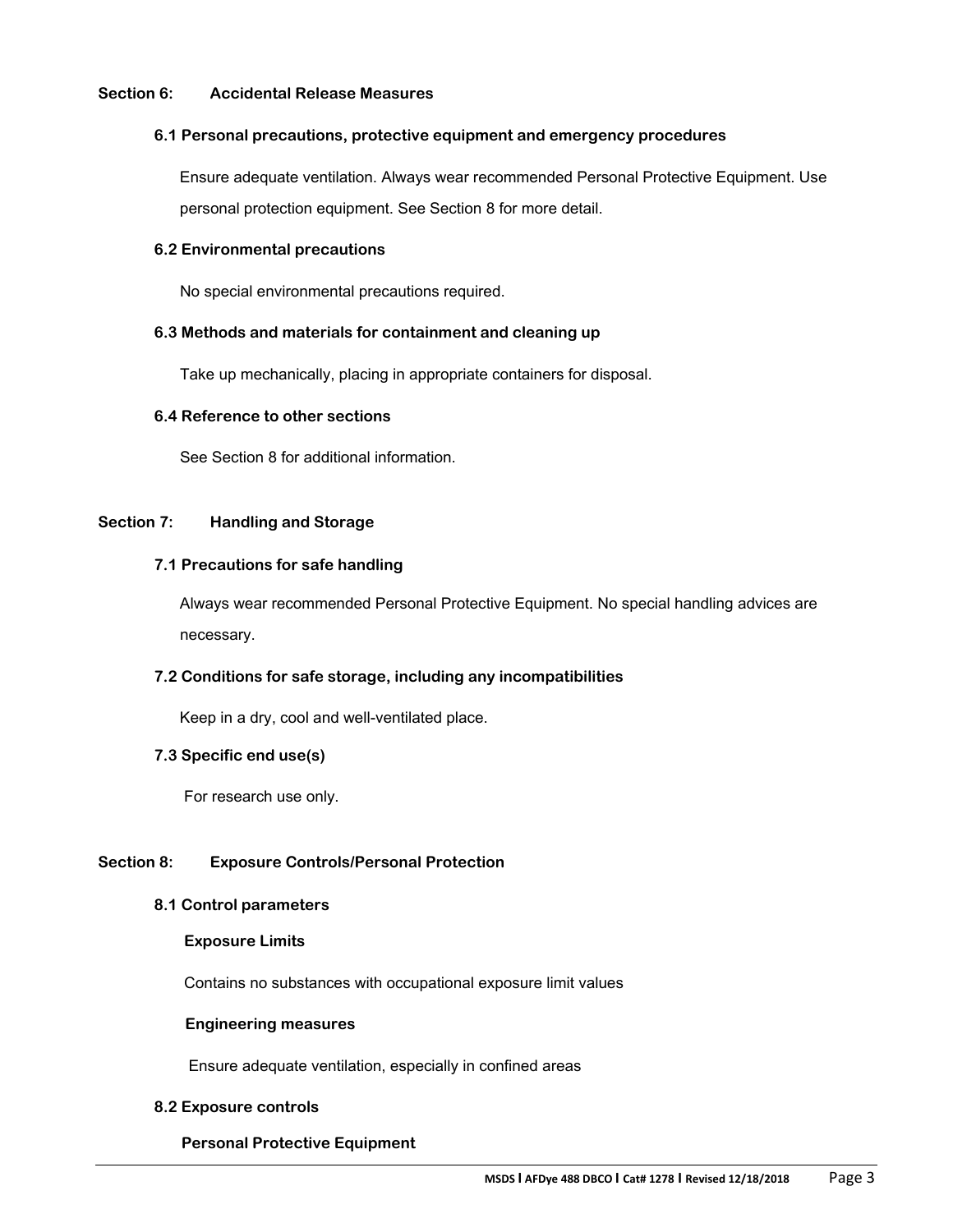# **Respiratory protection**

 In case of insufficient ventilation wear respirators and components tested and approved under appropriate government standards

#### **Hand protection**

Wear suitable gloves Glove material: Compatible chemical-resistant gloves

# **Eye/Face protection**

Wear tight sealing safety goggles

#### **Skin/Body Protection**

Wear suitable protective clothing

#### **Hygiene measures**

Handle in accordance with good industrial hygiene and safety practice

# **Control of Environmental exposure**

No special environmental precautions required

# **Section 9: Physical and Chemical Properties**

# **9.1 Information on basic physical and chemical properties**

| a) Appearance                            | Form: solid                           |
|------------------------------------------|---------------------------------------|
| b) Odor                                  | No data available                     |
| c) Odor Threshold                        | No data available                     |
| d) pH                                    | Not Applicable                        |
| e) Melting / Freezing points             | °C and °F Mixture has not been tested |
| f) Initial boiling point & boiling range | °C and °F Mixture has not been tested |
| g) Flash point                           | °C and °F Mixture has not been tested |
| h) Evaporation rate                      | No data available                     |
| i) Flammability (solid, gas)             | No data available                     |
| j) Explosive limits                      | Mixture has not been tested           |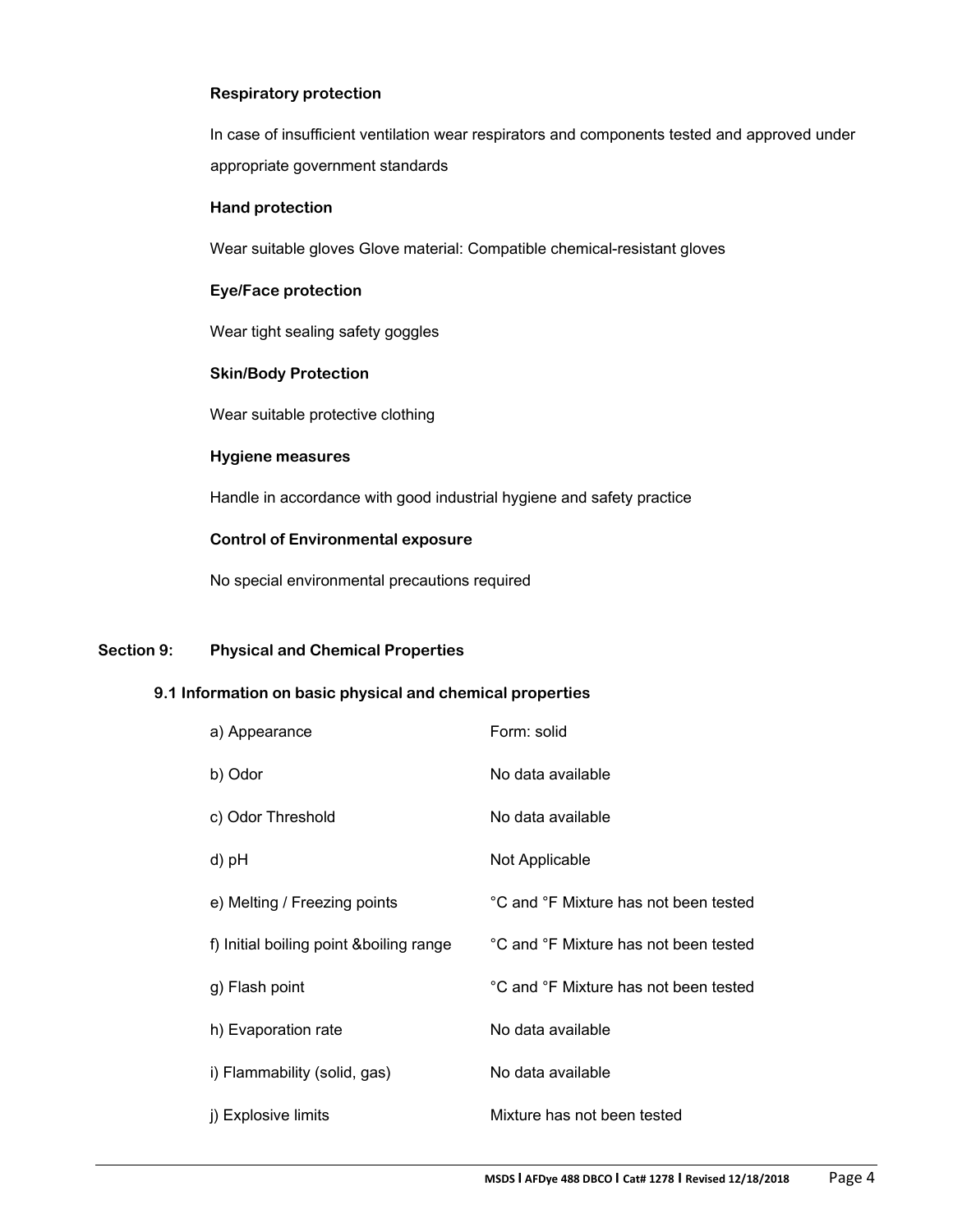| k) Vapor pressure                                           | Mixture has not been tested |
|-------------------------------------------------------------|-----------------------------|
| I) Vapor pressure                                           | Mixture has not been tested |
| m) Relative density                                         | Mixture has not been tested |
| n) Water solubility                                         | No data available           |
| o) Partition coefficient: n-octanol/water No data available |                             |
| p) Auto-ignition temperature                                | No data available           |
| q) Decomposition temperature                                | No data available           |
| r) Viscosity                                                | No data available           |
| s) Explosive properties                                     | No data available           |
| t) Oxidizing properties                                     | No data available           |

# **9.2 Other safety information**

No data available.

# **Section 10: Stability and Reactivity**

**10.1 Reactivity**

None known

# **10.2 Chemical stability**

Stable under normal conditions

# **10.3 Possibility of hazardous reactions**

Hazardous reaction has not been reported

#### **10.4 Conditions to avoid**

No information available

# **10.5 Incompatible materials**

No dangerous reaction known under conditions of normal use

# **10.6 Hazardous decomposition products**

No data available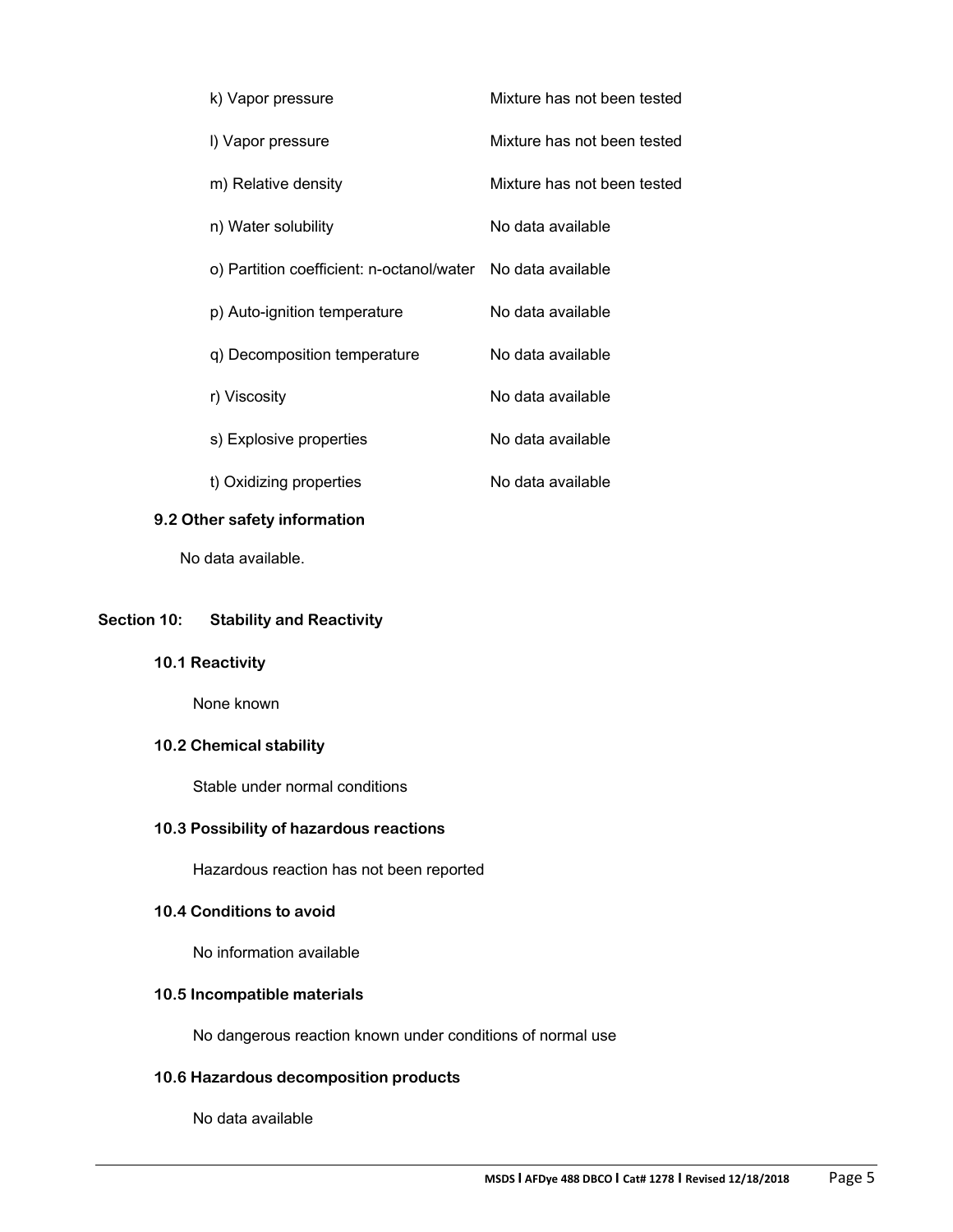#### **Section 11: Toxicological Information**

**11.1 Information on toxicological effects**

 **There is no evidence available indicating acute toxicity**

# **11.2 Principal Routes of Exposure**

| <b>Irritation</b>               | Conclusive but not sufficient for classification |
|---------------------------------|--------------------------------------------------|
| Corrosivity                     | Conclusive but not sufficient for classification |
| <b>Sensitization</b>            | Conclusive but not sufficient for classification |
| <b>STOT - Single Exposure</b>   | Conclusive but not sufficient for classification |
| <b>STOT - Repeated Exposure</b> | Conclusive but not sufficient for classification |
| Carcinogenicity                 | Conclusive but not sufficient for classification |
| <b>Mutagenicity</b>             | Conclusive but not sufficient for classification |
| <b>Reproductive toxicity</b>    | Conclusive but not sufficient for classification |
| <b>Aspiration hazard</b>        | Conclusive but not sufficient for classification |

#### **Section 12: Ecological Information**

# **12.1 Toxicity**

Contains no substances known to be hazardous to the environment or not degradable in waste water treatment plants.

# **12.2 Persistence and degradability**

No information available

# **12.3 Bio accumulative potential**

No information available

# **12.4 Results of PBT and vPvB assessment**

This mixture does not contain any substances that are assessed to be a PBT or a vPvB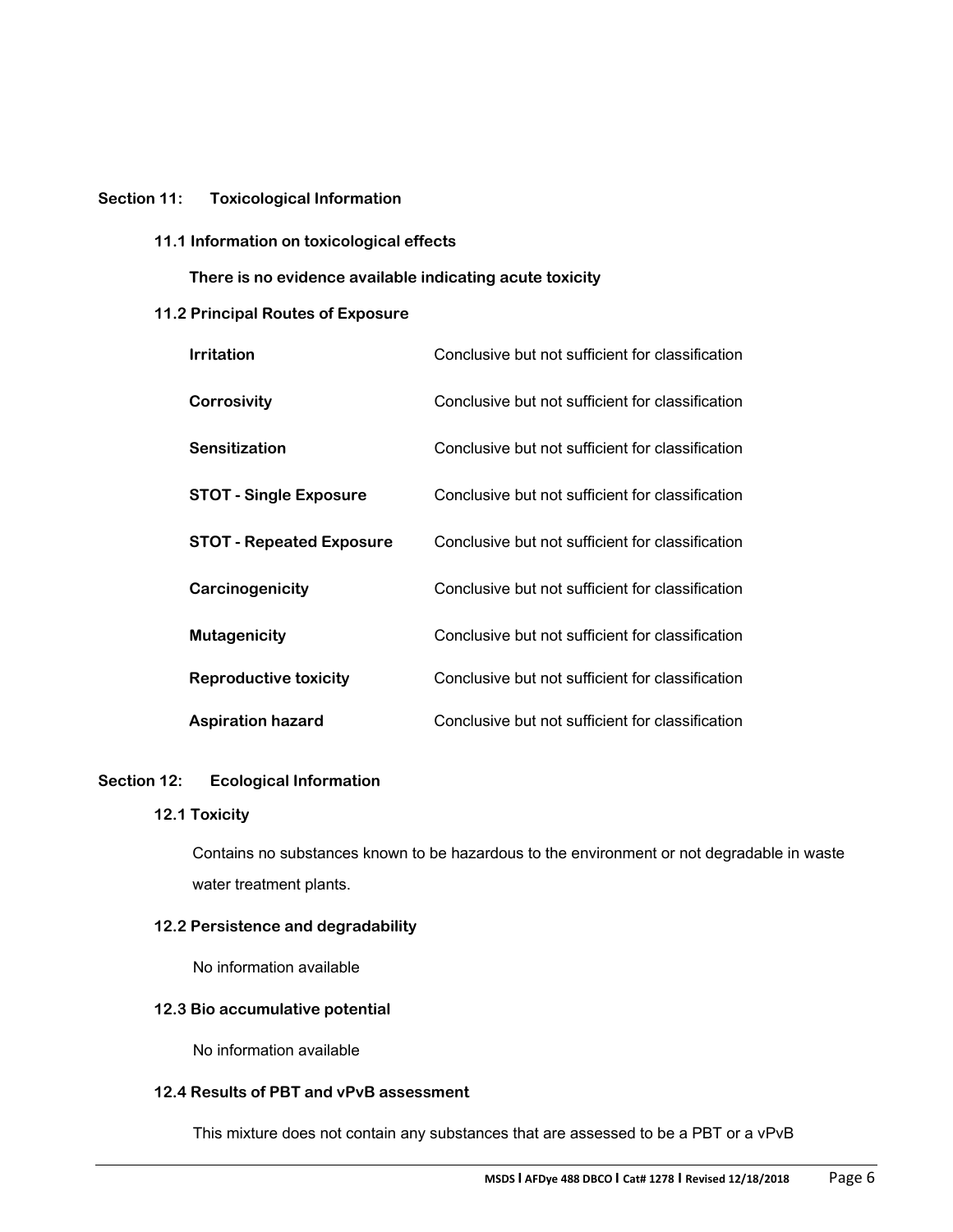# **12.5 Other adverse effects**

No information available

# **Section 13: Disposal Considerations**

#### **13.1 Waste treatment methods**

The generation of waste should be avoided or minimized wherever possible. Empty containers or liners may retain some product residues. This material and its container must be disposed of in according to approved disposal technique. Disposal of this product, its solutions or of any byproducts, shall comply with the requirements of all applicable local, regional or national/federal regulations.

# **Section 14: Transport Information**

# **14.1 IATA / ADR / DOT-US / IMDG**

Not regulated in the meaning of transport regulations.

| <b>UN</b> number             | Not Applicable |
|------------------------------|----------------|
| UN proper shipping name      | Not Applicable |
| Transport hazard class(es)   | Not Applicable |
| Packing group                | Not Applicable |
| <b>Environmental hazards</b> | Not Applicable |
| Special precautions for user | Not Applicable |

 **Transport in bulk according to Annex II of MARPOL 73/78 and the IBC Code**

Not Applicable

# **Section 15: Regulatory Information**

### **15.1 SARA 313 Components**

This product is not regulated by SARA

# **15.2 Clean Air Act, Section 112 Hazardous Air Pollutants (HAPs) (see 40 CFR 61)**

This product does not contain HAPs